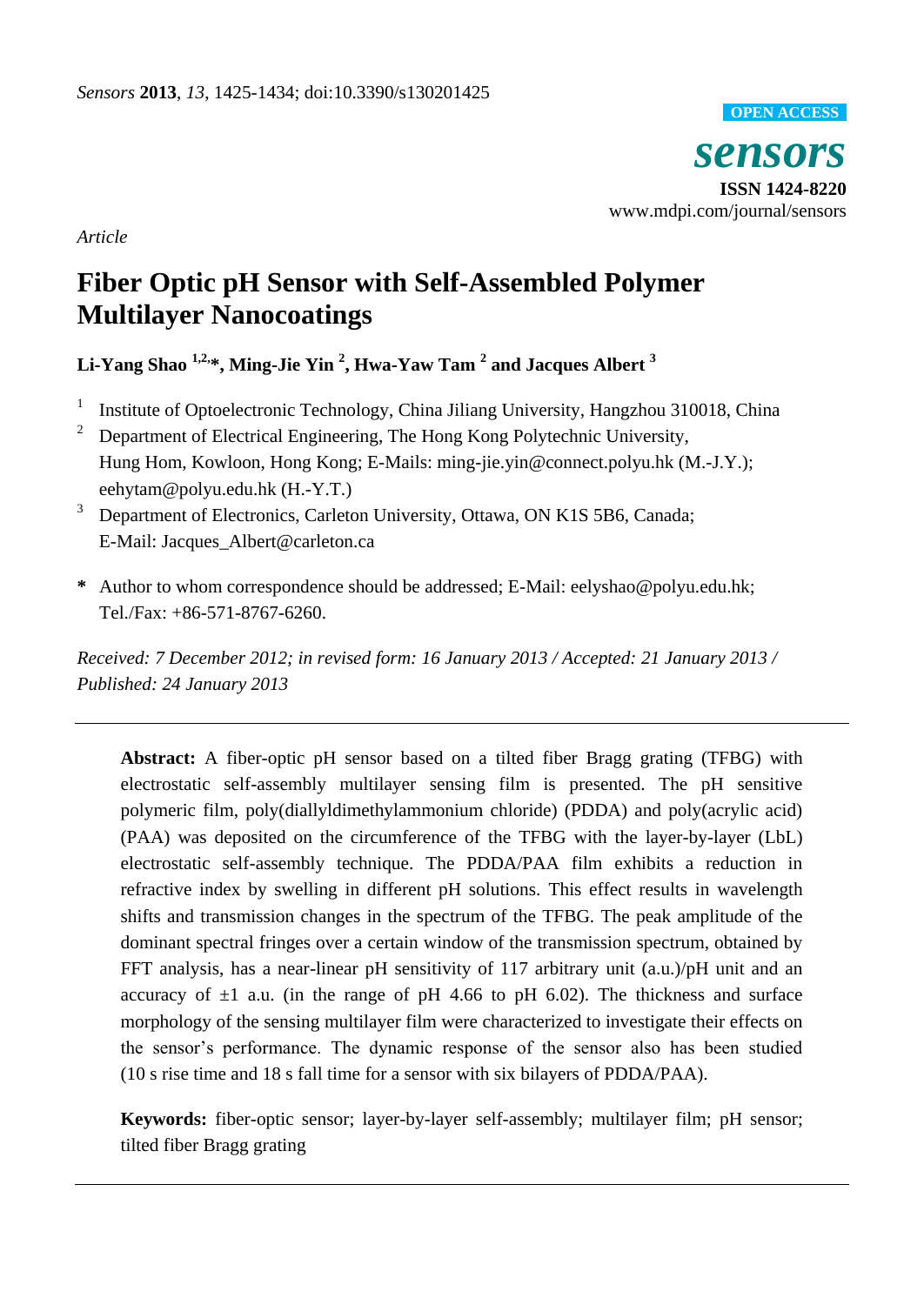## **1. Introduction**

pH monitoring is widely demanded in biomedical, environmental, and industrial fields such as clinical blood analysis, industrial wastewater treating, food processing, and process control in bioreactors [1]. However, the conventional pH electrodes are always too voluminous to be utilized for *in vivo* pH measurements, especially in medicine and clinical analysis [2]. Compared with electrical pH sensors, optical fiber-based pH sensors exhibit many advantages such as compact size, electrically passive operation, immunity to electromagnetic interference, capability of remote measurement and multiplexed detections [3,4]. Different fiber-optic pH sensors have been demonstrated by depositing a pH-sensitive coating onto the fiber surface such as hydrogels [5], cellulosic films [6], sol-gel polymers [7]. Recently, layer-by-layer (LbL) electrostatic self-assembly (ESA) technique has emerged as a versatile and convenient method for preparing ultrathin multilayer films due to their precise control of thickness at the nanometer scale and deposition on non-flat surfaces [8–11]. Goicoechea demonstrated a Fabry-Perot (FP) nanocavity pH sensor by coating the nanostructured film on the fiber-end surface and white-light interferometry is employed for the measurement of pH-induced swelling of the film [12]. Corres presented a long period grating (LPG) pH sensor where the nanocoating was deposited on the circumference of the LPG as the reacting functional film and the resonant wavelength shift of the LPG was utilized for the determination of pH-induced refractive index (RI) changes [13]. Gu proposed a simple fiber-optic pH sensor based on the thin-core fiber modal interferometer (TCFMI) [2]. The LPG and TCFMI sensors have similar problems in locating the exact resonant wavelength because of their large bandwidths. The TCFMI scheme also has the disadvantage of high insertion loss due to the mismatch of fiber core diameter, which requires a relatively high power light source for reasonable signal to noise ratio and might limit its multiplexity ability.

In this paper, we propose a new fiber-optic pH sensor based on a TFBG with PDDA/PAA multilayer sensing films. The PDDA/PAA coating has a high refractive index (relative to the material of the fiber, *i.e.*, silica), so not only the resonance wavelength but also the coupling strength change with the pH of the solution. We will show that the visibility of the transmission spectrum oscillations caused by cladding mode resonances increases with the pH. Similar to our work on a TFBG pressure sensor [14], by applying a fast Fourier transform (FFT) analysis of a suitable region of the transmission spectrum, we obtain a direct measure of the visibility and hence of the pH of the solution. Another advantage of the TFBG pH sensor is its inherent temperature reference that is provided by the core mode reflection wavelength. Finally, dynamic measurements show that fast responses were obtained with a rise time  $(t_r)$  of 10 s and fall time  $(t_f)$  of 18 s for the sensor with six bilayers of PDDA/PAA.

## **2. Experimental Procedures**

# *2.1. Materials*

Poly(diallyldimethylammonium chloride) (PDDA, Mw = 100,000~200,000 g mol<sup>-1</sup>, 20% aqueous solution, refractive index: 1.375), and poly(acrylic acid) (PAA, Mw = 100,000 g mol<sup>-1</sup>, 35% aqueous solution, refractive index: 1.393) were purchased from Aldrich (St. Louis, MO, USA). Hydrochloric acid (HCl) and sodium hydroxide (NaOH) were all analytical reagents. Deionized water with a resistance of 18 MΩ cm was used in all experiments.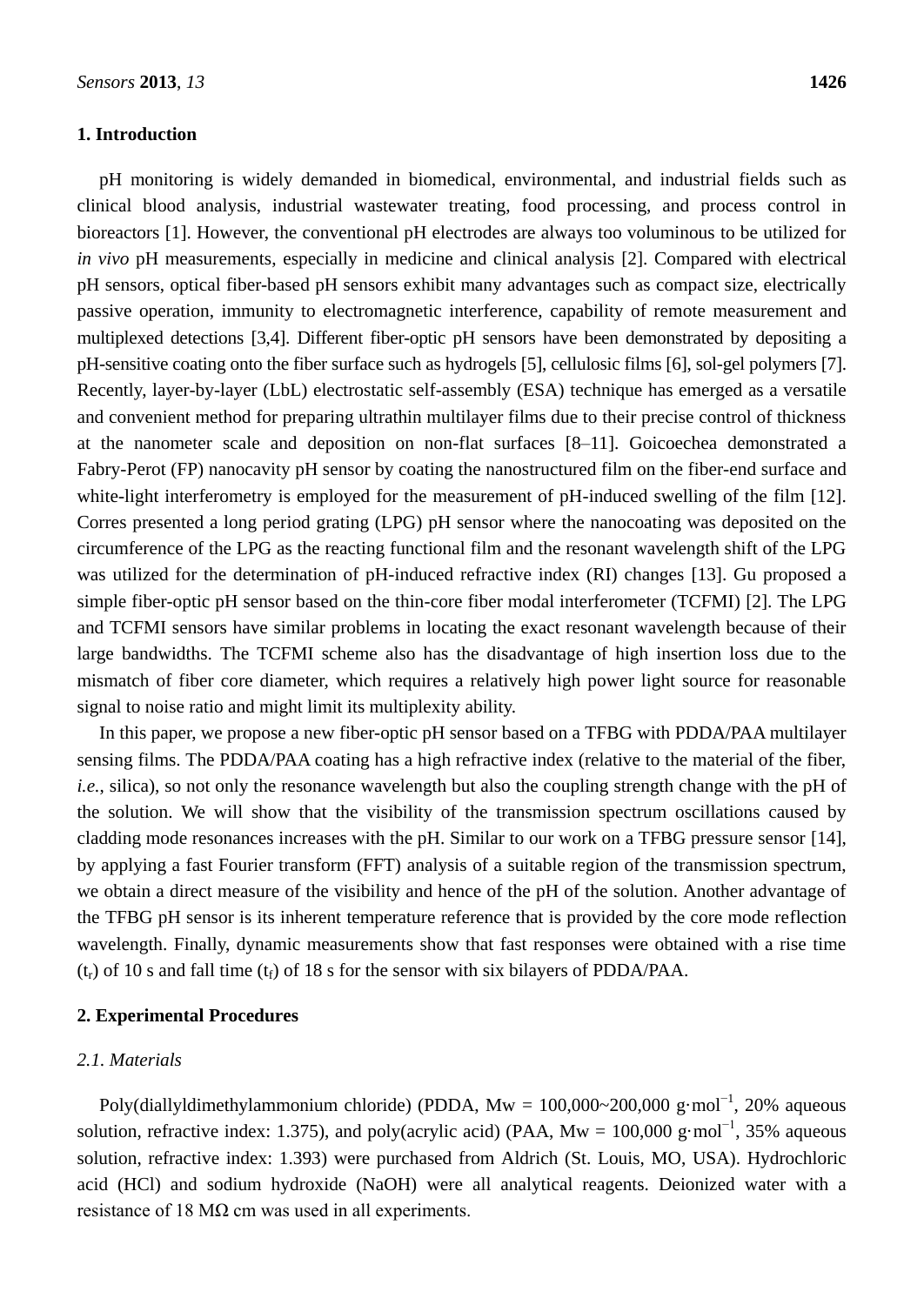#### *2.2. Preparation of (PDDA/PAA)<sup>n</sup> Multilayer Films*

The preparation process is similar with our previous works [3,15,16]. Both PDDA and PAA solutions were prepared with a concentration of 2.0 g  $L^{-1}$  and a pH of 3.0. The pH of all solutions was checked with a digital precision pH meter (model PHS-5E, Changhong Ke Ji, Shenzhen, China), with an accuracy of  $\pm 0.01$  pH. The LbL electrostatic self-assembly of oppositely charged polyelectrolytes (positively charged PDDA and negatively charged PAA) was carried out on the substrates (here they were AT-cut quartz crystals with gold electrode, quartz slides  $(10 \times 20 \text{ mm}^2)$  and TFBG. The substrates were cleaned by piranha solution (8:2 of 95%  $H_2SO_4$  and 50%  $H_2O_2$ ), washed with large amounts of deionized water and dried with nitrogen, obtaining negatively charged substrates. The negatively charged substrates were dipped into the positively charged PDDA and negatively charged PAA solutions alternatively, each for 10 min at room temperature. Between polycation and polyanion immersions, the substrates were rinsed in deionized water three times (1 min each time) to remove any excess of adsorbed material and dried with nitrogen. A coating made by two dipping procedures was called a bilayer, named as  $(PDDA/PAA)_1$ . The same cycle was repeated until the desired number of bilayers was deposited.

## *2.3. Thin Film Characterizations*

The fabrication process and thickness of the multilayer film were traced by quartz crystal microbalance measurements (QCM, Resonance Probe GmbH, Goslar, Germany). AT-cut quartz crystals (Maxtek, Shanghai, China) with a fundamental frequency *f<sup>0</sup>* of 5 MHz and gold electrodes were used. The multilayer films were fabricated on the front side of the quartz crystal. The frequency shift of the quartz crystal, *Δf*, after the deposition of each layer was measured at three overtone orders  $n = 1, 3, 5$  (*i.e.* 5, 15, and 25 MHz) and the corresponding thickness was estimated with the Sauerbrey equation with the assumption that the density of the multilayer film is 1.0 g cm<sup>-3</sup> [15] in Equation (1):

$$
d_f = -\frac{Z_q \Delta f}{2f_0 f \rho_f} = (-5.87 \times 10^{-2}) \Delta f(nm)
$$
\n(1)

where  $\Delta f$  is frequency shift,  $f = nf_0$  is the frequency,  $\rho_f$  is the density of the film, and  $Z_q = 8.8 \times 10^6$  kg m<sup>-2</sup> s<sup>-1</sup> is the acoustic impedance of crystalline quartz.

Atomic force microscopy measurements (AFM, tapping mode) were performed by using a Seiko SPI3800N station (Seiko Instruments Inc., Tokyo, Japan). Silicon tips (NSG10, NT-MDT) with a resonance frequency of *ca*. 330 kHz were used.

#### *2.4. Grating Fabrication*

Corning SMF-28 fiber was used to fabricate the TFBGs. The fiber was soaked in a hydrogen chamber for 12 days at 2,500 psi and room temperature of 25  $\degree$  C to improve its photosensitivity. 1-cm-long TFBG with a tilt angle of 10° was inscribed in the hydrogen-loaded fibers using a pulsed KrF excimer laser and the phase mask technique. To excite high order cladding modes spectrally located in the C+L band (1,520–1,610 nm), the period of phase mask was chosen to be 1,106.5 nm. The resulting Bragg wavelength of TFBG is 1,602.36 nm. A broadband light source and optical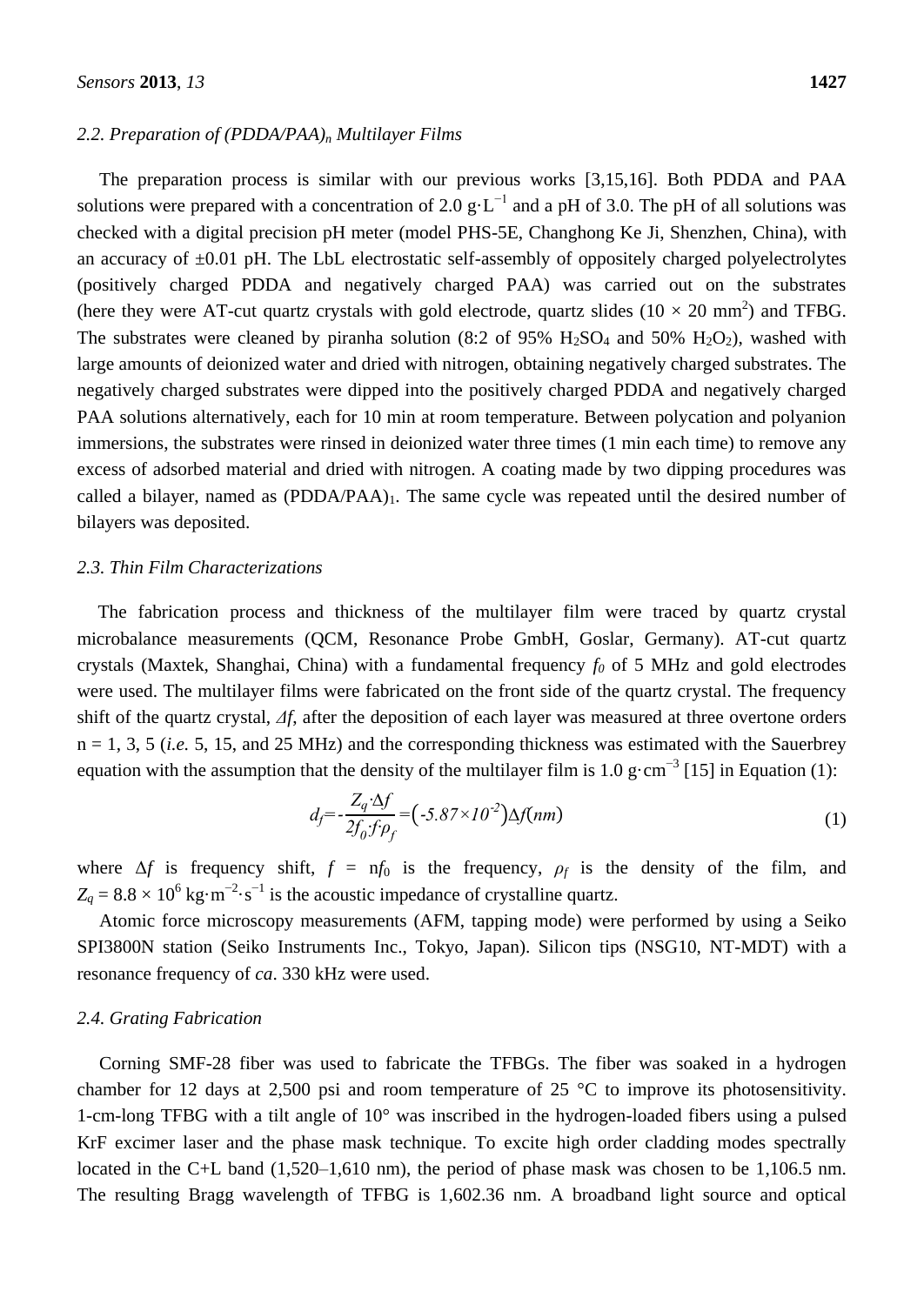spectrum analyzer were used to measure the spectrum evolution of the sensing TFBG. Another optical spectrum analyzer with sampling rate of 1 kHz and bandwidth from 1,510 nm to 1,590 nm (from Micron Optics, Inc., Atlanta, GA, USA) was utilized for the dynamic measurement.

## **3. Results and Discussion**

The PDDA/PAA multilayer films were firstly deposited on AT-cut quartz crystals to study the LbL assembly process using QCM. Figure 1 shows that the thickness of multilayer films grows almost linearly with increasing layer numbers, this indicates uniform film stacking by the LbL method [3,17]. The thickness of (PDDA/PAA)<sub>10</sub> multilayer film is about 185 nm, which means about 9 nm for each layer thickness. Because of this stackability, the thickness of the multilayer films fabricated by LbL can be controlled to within a few nanometers. This control is very important for preparing fiber-optic sensors, as some types of sensors have a very short range of penetration of the optical probing field outside of the fiber [4].

**Figure 1.** Thickness measurement with different number of bilayers. The insert shows the schematic diagram of LbL electrostatic self-assembly multilayers.



**Figure 2.** AFM images of multilayer nanocoatings (**a**) (PDDA/PAA)<sub>4</sub> and (**b**) (PDDA/PAA)<sub>10</sub>.



Figure 2 gives the atomic force microscopy (AFM) images of (PDDA/PAA)<sub>4</sub> and (PDDA/PAA)<sub>10</sub> multilayer films (dry). A wormlike or vermiculate pattern can be observed for the multilayer, which is a general phenomenon for common polyelectrolyte multilayer films [3,18]. However, comparing Figure 2(a,b), the morphology of the (PDDA/PAA)<sup>4</sup> multilayer film has smaller, less connected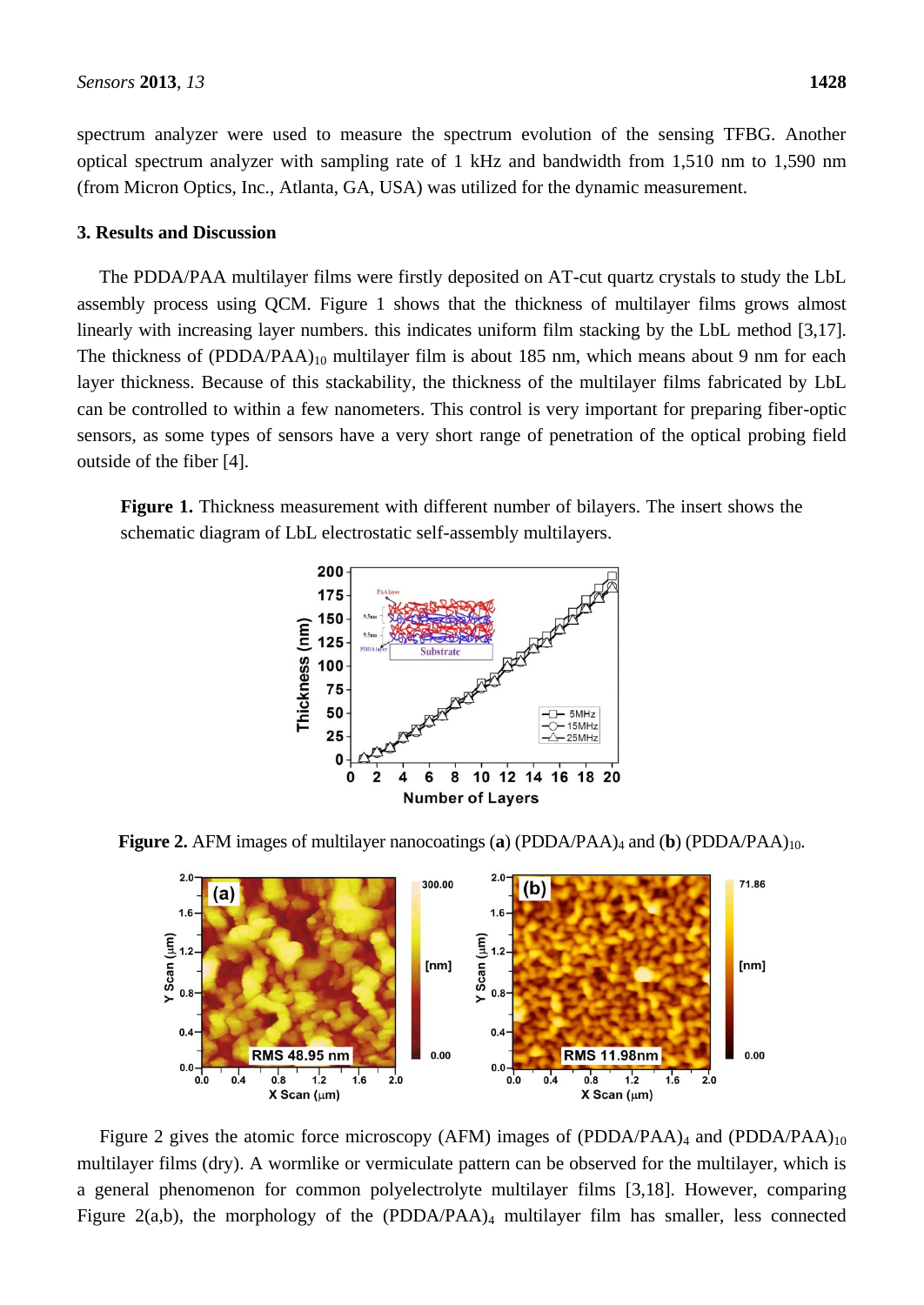aggregates and larger root mean square (RMS) height, that is 48.95 nm, while for the (PDDA/PAA) $_{10}$ multilayer film, larger clusters are formed that tend to connect together, with a smaller RMS of 11.98 nm. The reason is that as the layer number increases, the polyelectrolyte chains will fill up the surface voids of previous multilayer film [19].

We also tested the water contact angles (CA) for PDDA/PAA multilayer films. Figure 3 shows how the CA changes with the number of layers. It can be seen that the CA for PDDA as the outermost layer is about 30° while with PAA as the outermost layer it is about 25°, which means a strong hydrophilic property of the sensing film, so the PDDA/PAA multilayer films are suitable for pH sensing as the test is in water solutions.

> 40  $-L$ eft CA **Right CA** Contact Angle (°)<br>
> a a a 24  $\dot{\mathbf{o}}$  $10$  $15$  $20$ Ė **Number of Layers**

Figure 4 shows the transmission spectra of a  $10^{\circ}$  TFBG without coating and with 4, 6 and 10 bilayers of PDDA/PAA multilayer sensing film. When the sensing film gets thicker, the high-order cladding mode resonances are largely suppressed and a broadband radiation loss exists due to the coupling from the core mode to the radiation mode continuum. That is because when the RI of surrounding medium increases to or over that of the fiber cladding, the coupling strength of higher-order cladding mode decreases strongly. Figure 4 also further demonstrates that our

**Figure 4.** Transmission spectra of 10° TFBG without coating and with 4, 6 and 10 bilayers  $[(PDDA/PAA)<sub>4</sub>, (PDDA/PAA)<sub>6</sub>, (PDDA/PAA)<sub>10</sub>].$ 

PDDA/PAA multilayer sensing film have been successfully deposited on the surface of the TFBG.





**Figure 3.** Water contact angles (CA) for PDDA/PAA multilayer films.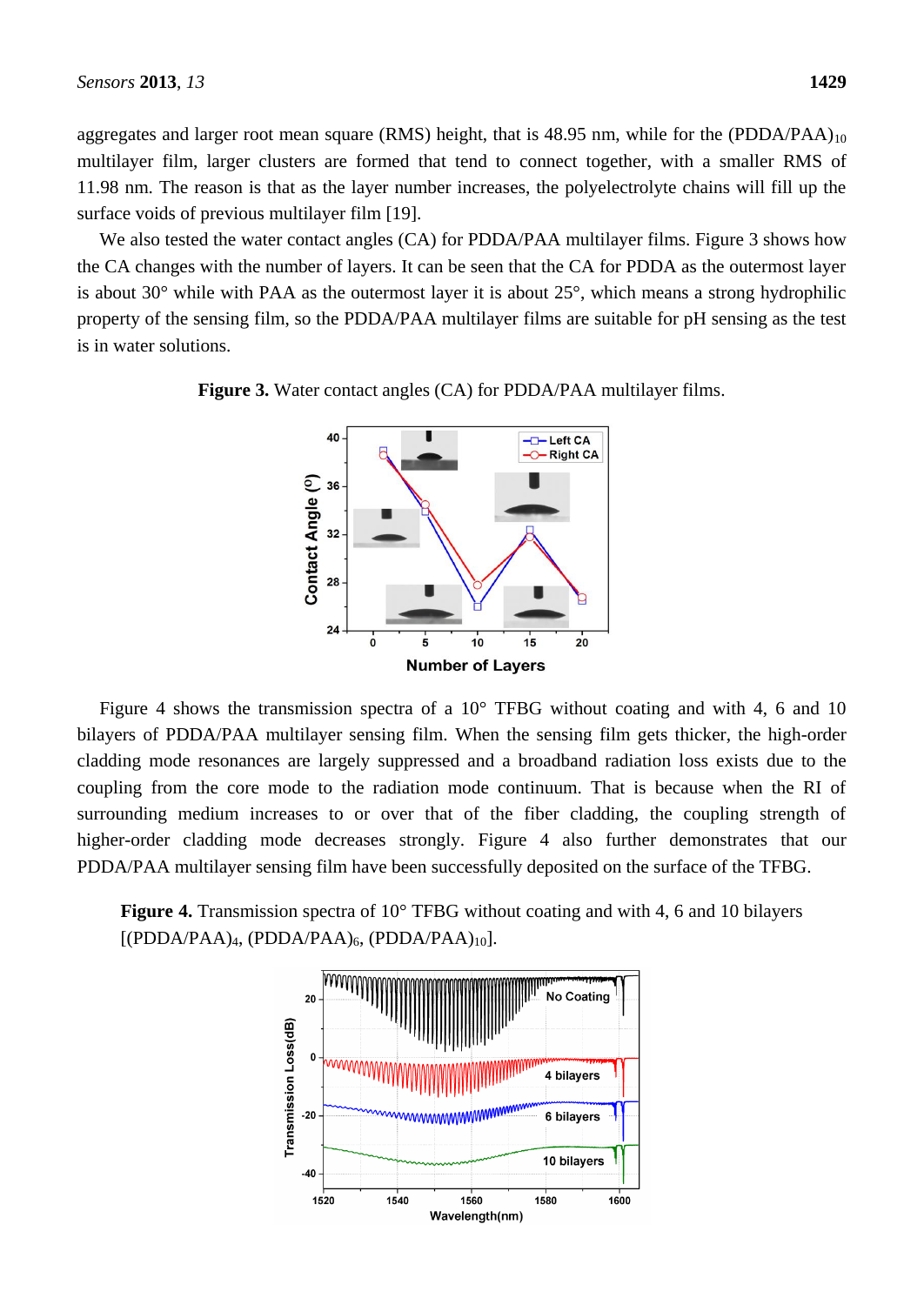The fabricated TFBG pH sensor was packaged into a shallow alumimum box with two ends of grating fixed to avoid the bend of fiber affecting on the results of pH measurement. Three sensors with (PDDA/PAA)4, (PDDA/PAA)6, (PDDA/PAA)<sup>10</sup> multilayer sensing film have been packaged and tested one by one. The principle of our TFBG based pH sensor is shown in Figure 5. As the swelling state of the PDDA/PAA multilayer sensing film changes with the pH of the solution, the RI of the sensing film will also change accordingly [11,20]. As a result, the transmission spectra of the fiber-optic sensors will also be impacted.



**Figure 5.** Schematic principle of TFBG based pH sensor.

**Figure 6.** Evolution of optical spectra of TFBG pH sensors with different coatings  $[(a) (PDDA/PAA)_4, (b) (PDDA/PAA)_6, (c) (PDDA/PAA)_{10}].$ 



Figure 6 gives the spectral evolution of our fiber-optic sensors with pH for different thicknesses of sensing film. For each film, the pH of the aqueous solutions was adjusted by HCl or NaOH solution (in the range from 3.4 to 7.24). It can be seen that the pH increases, the coupling strength of the cladding mode resonances also increases. The reason is that with increasing pH, more carboxyl groups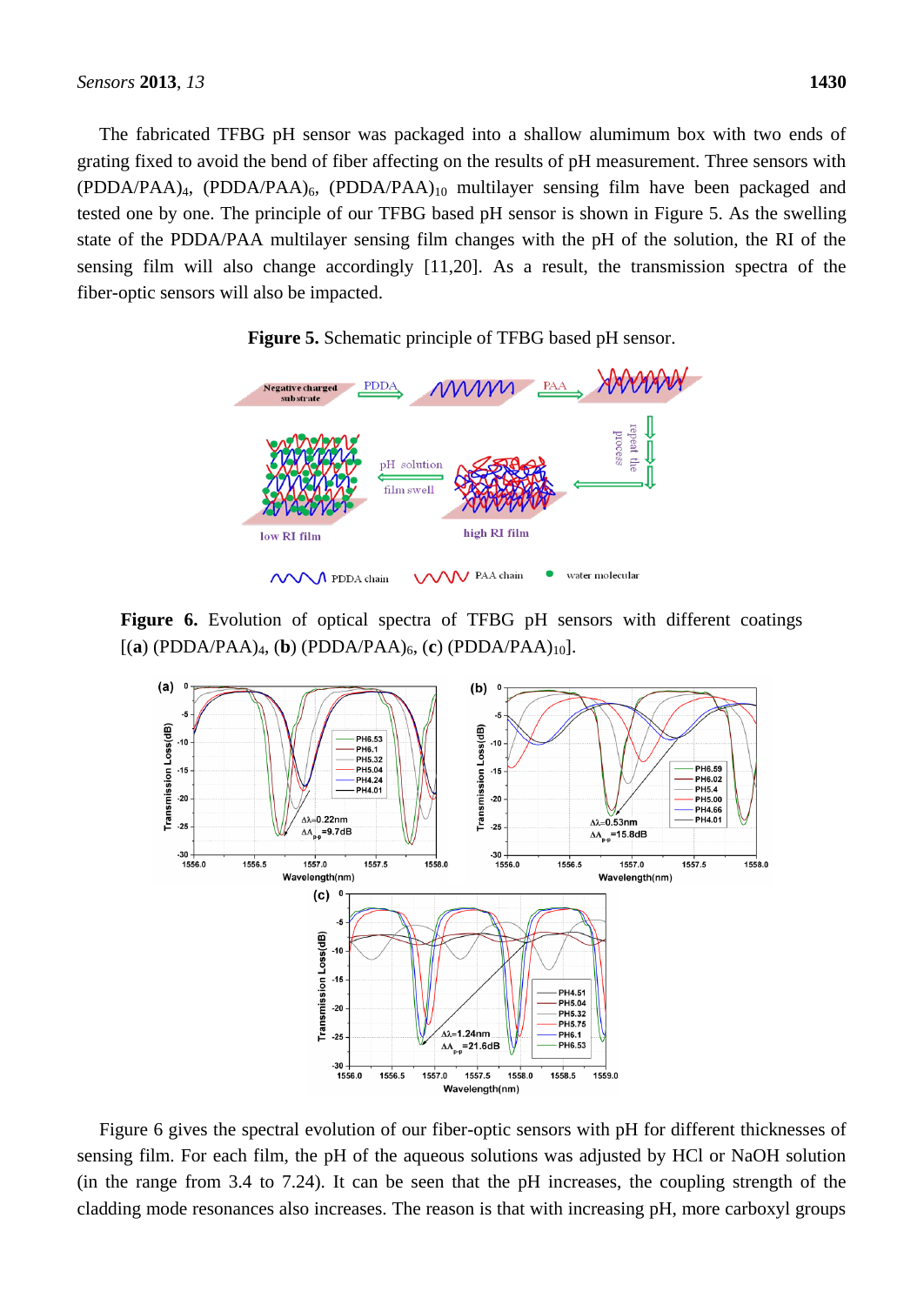will be ionized and the sensing film becomes more hydrophilic. This in turn leads to swelling of the sensing film to allow more water inside it, and reduces the RI [3]. Due to the effective RI decrease of the sensing film the cladding modes become more strongly guided and less lossy, thereby recuperating some cumulative coupling strength along the grating As a result, the visibility of the fringe pattern observed in the transmission spectrum increases with the pH, a feature that will be used for quantitative analysis in a later section.

Figure 7 shows the wavelength shift and amplitude changes of the resonance around 1,557 nm. For the sensors with 4, 6 and 10 bilayers of (PDDA/PAA) film, the wavelength shifts are 0.22, 0.53 and 1.24 nm, while the relative amplitude change is 9.7, 15.8 and 21.6 dB when the pH increases from 4.01 to 6.59. It is further observed that for certain ranges of the thickness of sensing film, the sensitivity (the slope of the curves in the Figures) also becomes larger.





For the three fiber-optic pH sensors that we prepared, the  $(PDDA/PAA)_{10}$  multilayer sensing film gives the highest overall sensitivity while the (PDDA/PAA)<sup>4</sup> multilayer has the lowest one. This makes sense as the thicker initial coating has the highest effective RI, as felt by the evanescent field of the cladding mode, and hence the highest reaction to the uptake of water (with low RI) that comes about with the swelling [21]. We found the sensitivity of the sensor with  $(PDDA/PAA)_4$  to be too low because of the thinness of the sensitive coating, while the working range (linear response region) of the sensor with  $(PDDA/PAA)_{10}$  is too narrow.

The dynamic response of the pH sensor was also measured in the experiment. The MOI optical spectrum analyzer keeps sweeping with a sampling rate of 1 Hz. The response time (rise time) for the three fiber-optic sensors are 5, 10 and 30 s, respectively. It can be found that as the number of bilayers increases the response time becomes longer. Two reasons account for that. The longer diffusion time for water molecules from the outside of the film towards the fiber surface, and the increased density of thicker films (less porous as seen on Figure 2), which decreases the diffusion coefficient itself. For the films that we used, the best compromise for the time response and pH sensitivity, is the TFBG pH sensor with the  $(PDDA/PAA)_6$  coating.

Since both wavelength shifts measurements and the determination of the "amplitude" of the oscillations in the spectrum are somewhat arbitrary, we now propose a non-equivocal quantitative measure of the effect of changing pH on the sensor response. To emphasize the visibility response of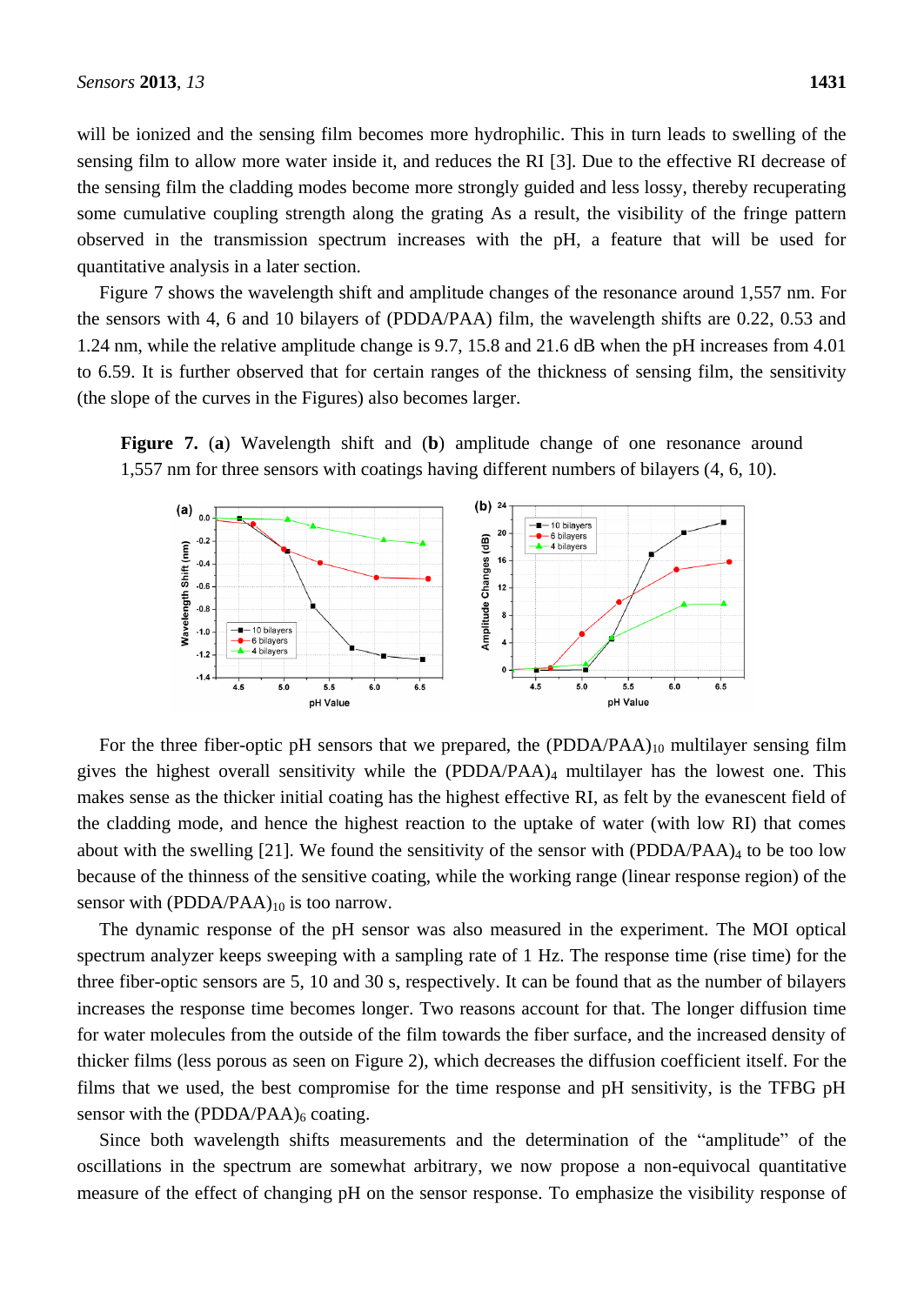the sensor with (PDDA/PAA) $_6$  coating, a band from 1,520 nm to 1,585 nm was selected for FFT analysis. Figure 8(a) depicts the results of this FFT analysis (using a Hanning window), while Figure 8(b) shows the amplitude of the dominant frequency peak around 0.8 nm<sup>-1</sup> as a function of pH. One can see the response is linear for pH values in the range of 4.66 to 6.02. The obtained sensitivity is  $117\pm1$  a.u./pH unit, and with an accuracy of 0.01 pH. The response out of this range is anomalous, because from the low pH side, the effective RI of sensing polymer coating is close to that of water, while the high pH side, the effective RI is comparable to that of the fiber cladding. Both of two cases are out of the dynamic RI sensing range of TFBG itself (from 1.33 to 1.44 RIU) [22].



pH Value

Frequency (nm<sup>-1</sup>)

**Figure 8.** (a) Corresponding FFT spectra of TFBG pH sensor with (PDDA/PAA)<sub>6</sub> coating. (**b**) The peak amplitude around  $0.8 \text{ nm}^{-1}$  changes with the pH of the solutions.

For the dynamic response measurement, buffer solutions with pH values of 4.66 and 6.02 are alternately added into the testing groove. Figure 9 illustrates the measured dynamic response of the TFBG pH sensor with the (PDDA/PAA)<sub>6</sub> coating, where the rise time  $(t_r)$  of the sensor is 10 s and the fall time  $(t_f)$  is 18 s. The response time for all our TFBG based sensors is shorter than the results of previous works [2,3,21,23]. As the AFM-measured surface morphology shows in Figure 2, these nanocoatings have high RMS so that they absorbs/desorbs the water efficiently and fast. Consequently, the swelling/shrinking process of the nanocoating exposed to solutions with different pH can be more efficient.

**Figure 9.** The measured dynamic response of the TFBG pH sensor with (PDDA/PAA)<sub>6</sub>.

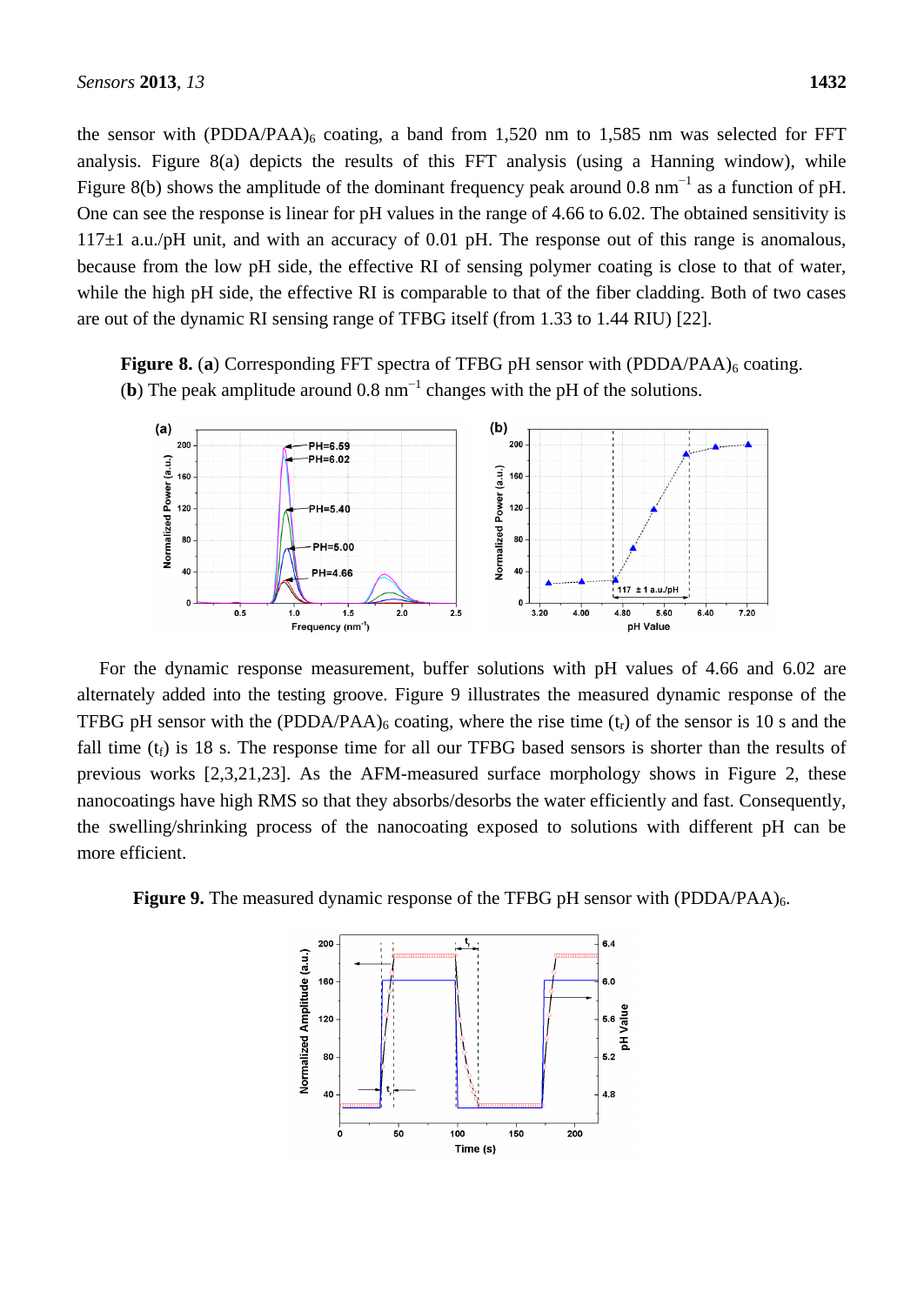## **4. Conclusions**

A polyelectrolyte sensing film has been successfully deposited on TFBG surfaces by the LbL electrostatic self-assembly technique to fabricate a novel fiber-optic pH sensor. The nanocoating was characterized by QCM and AFM. The main benefit of this kind of coating is its high RMS porosity, which makes the dynamic response very fast, of the order of 10 seconds. Our quantitative analysis technique for the sensor response yields a pH accuracy of 0.01, sufficient for many biomedical and process monitoring applications, especially given the fact that this miniature sensor (less than 1 cm long, with a 125 micrometer diameter) can easily be interrogated remotely. A disadvantage of this sensor is the limited linear operating range of pH (from 4.66 to 6.02) due to the high RI of the coating. We expect that other polyelectrolytes or hydrogels with lower RI can be mixed into the coating to reduce the effective RI and increase the measurement range. Thickness optimization is also in progress to obtain higher pH sensitivity.

# **Acknowledgments**

This work is supported by the Hong Kong Polytechnic University project G-YX5C, the Canada Research Chairs program and the Natural Sciences and Engineering Research Council of Canada (J. Albert), and the National Natural Science Foundation of China under Grant No. 61007050.

## **References**

- 1. Lemos, S.G.; Nogueira, A.R.A.; Torre-Neto, A.; Parra, A.; Alonso, J. Soil calcium and pH monitoring sensor system. *J. Agric. Food Chem.* **2007**, *55*, 4658–4663.
- 2. Gu, B.; Yin, M.-J.; Zhang, A.P.; Qian, J.-W.; He, S. Low-cost high-performance fiber-optic pH sensor based on thin-core fiber modal interferometer. *Opt. Express* **2009**, *17*, 22296–22302.
- 3. Yin, M.; Gu, B.; Zhao, Q.; Qian, J.; Zhang, A.; An, Q.; He, S. Highly sensitive and fast responsive fiber-optic modal interferometric pH sensor based on polyelectrolyte complex and polyelectrolyte self-assembled nanocoating. *Anal. Bioanal. Chem.* **2011**, *399*, 3623–3631.
- 4. Yin, M.; Gu, B.; Qian, J.; Zhang, A.P.; An, Q.; He, S. Highly sensitive and selective fiber-optic modal interferometric sensor for detecting trace mercury ion in aqueous solution. *Anal. Methods*  **2012**, *4*, 1292–1297.
- 5. Michie, W.C.; Culshaw, B.; Konstantaki, M.; McKenzie, I.; Kelly, S.; Graham, N.B.; Moran, C. Distributed pH and water detection using fiber-optic sensors and hydrogels. *J. Lightwave Technol.* **1995**, *13*, 1415–1420.
- 6. Jones, T.P.; Porter, M.D. Optical pH sensor based on the chemical modification of a porous polymer film. *Anal. Chem.* **1988**, *60*, 404–406.
- 7. Wolfbeis, O.S.; Offenbacher, H. Fluorescence sensor for monitoring ionic strength and physiological pH values. *Sens. Actuators B* **1986**, *9*, 85–91.
- 8. Hammond, P.T. Form and function in multilayer assembly: New applications at the nanoscale. *Adv. Mater.* **2004**, *16*, 1271–1293.
- 9. Decher, G. Fuzzy nanoassemblies: Toward layered polymeric multicomposites. *Science* **1997**, *277*, 1232–1237.